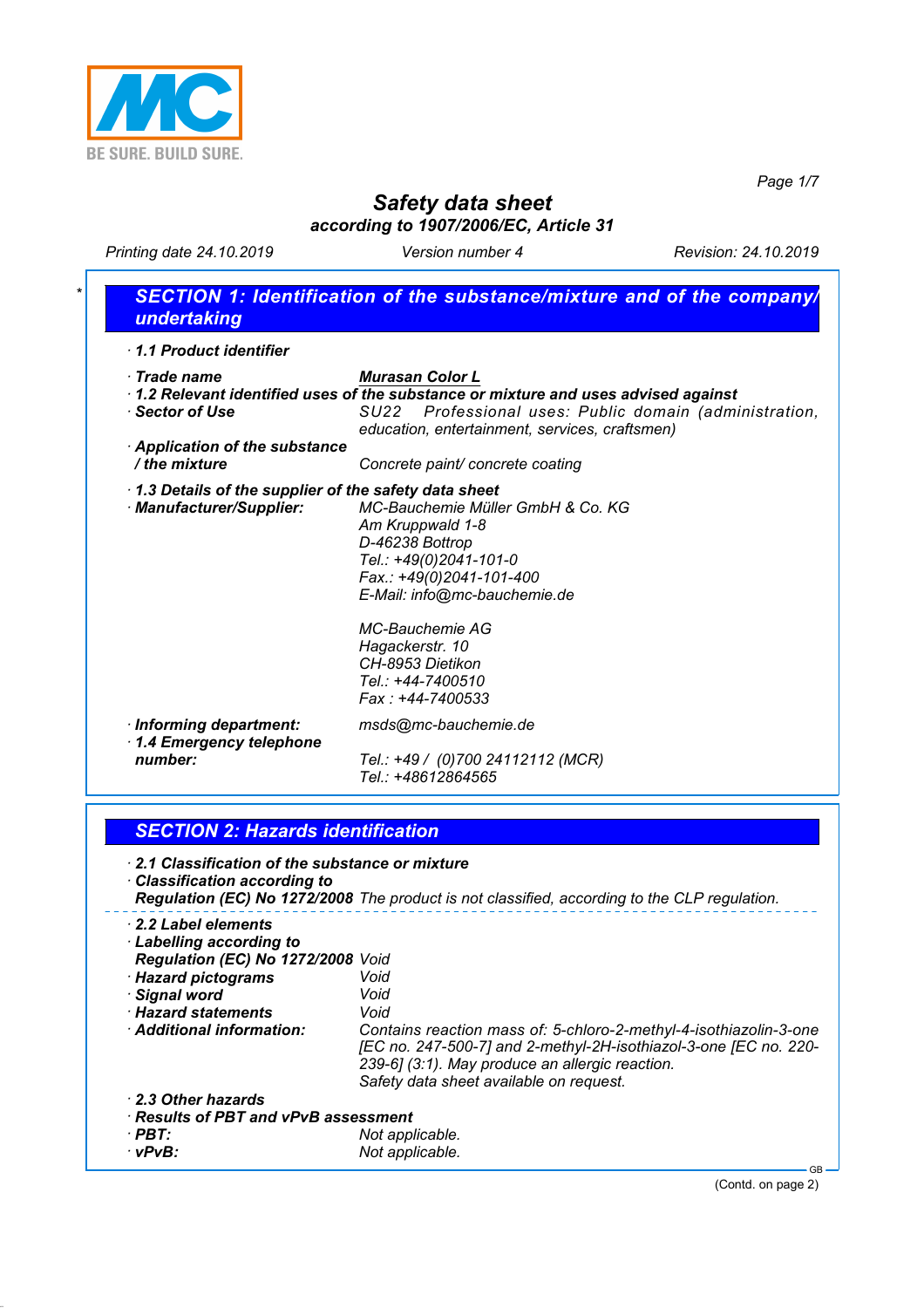

*Printing date 24.10.2019 Version number 4 Revision: 24.10.2019*

*Trade name Murasan Color L*

(Contd. of page 1)

*Page 2/7*

### *SECTION 3: Composition/information on ingredients*

- *· 3.2 Chemical characterisation: Mixtures*
- 

*· Description: Mixture of the substances listed below with harmless additions.*

*· Dangerous components: Void*

For the wording of the listed hazard phrases refer to section 16.

# *SECTION 4: First aid measures*

| 4.1 Description of first aid measures<br><b>General information</b> | No special measures required.                                           |
|---------------------------------------------------------------------|-------------------------------------------------------------------------|
|                                                                     |                                                                         |
| After inhalation                                                    | Supply fresh air; consult doctor in case of symptoms.                   |
| After skin contact                                                  | The product is not skin irritating.                                     |
| After eye contact                                                   | Rinse opened eye for several minutes under running water.               |
| After swallowing                                                    | In case of persistent symptoms consult doctor.                          |
| 4.2 Most important symptoms<br>and effects, both acute and          |                                                                         |
| delayed                                                             | No further relevant information available.                              |
| 4.3 Indication of any<br>immediate medical attention                |                                                                         |
|                                                                     | and special treatment needed No further relevant information available. |

#### *SECTION 5: Firefighting measures*

*· 5.1 Extinguishing media*

*· Suitable extinguishing agents CO2, extinguishing powder or water jet. Fight larger fires with water jet or alcohol-resistant foam. Use fire fighting measures that suit the environment.*

- *· 5.2 Special hazards arising from the substance or mixture No further relevant information available.*
- *· 5.3 Advice for firefighters · Protective equipment: No special measures required.*

### *SECTION 6: Accidental release measures*

*· 6.1 Personal precautions, protective equipment and emergency procedures Not required. · 6.2 Environmental precautions: Dilute with much water. · 6.3 Methods and material for*

*containment and cleaning up: Absorb with liquid-binding material (sand, diatomite, acid binders, universal binders, sawdust).*

(Contd. on page 3)

GB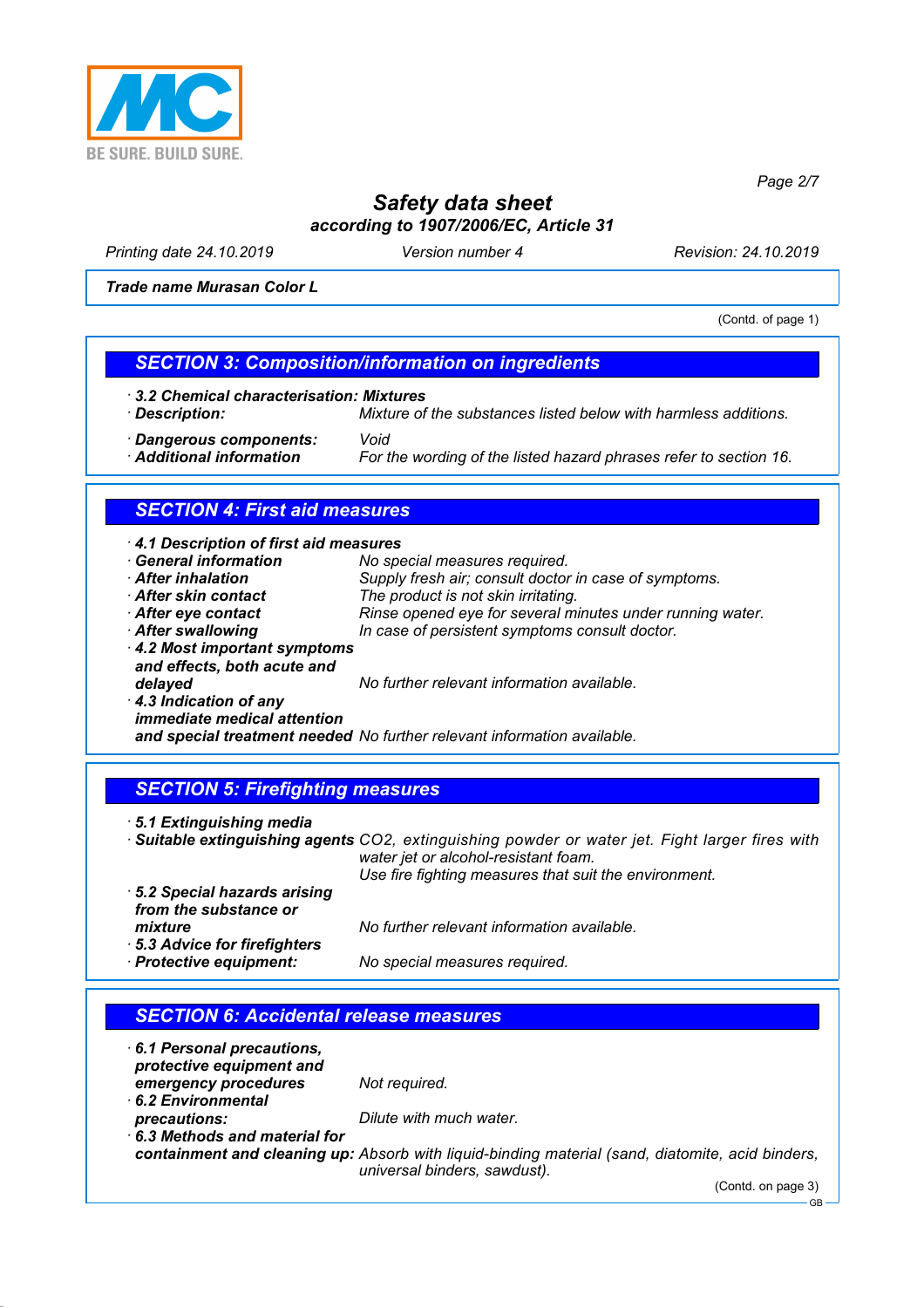

*Page 3/7*

GB

|                                                                                                   |                                                                                                                                                                    | Page 3/7             |
|---------------------------------------------------------------------------------------------------|--------------------------------------------------------------------------------------------------------------------------------------------------------------------|----------------------|
|                                                                                                   | <b>Safety data sheet</b>                                                                                                                                           |                      |
|                                                                                                   | according to 1907/2006/EC, Article 31                                                                                                                              |                      |
| Printing date 24.10.2019                                                                          | Version number 4                                                                                                                                                   | Revision: 24.10.2019 |
| Trade name Murasan Color L                                                                        |                                                                                                                                                                    |                      |
|                                                                                                   |                                                                                                                                                                    | (Contd. of page 2)   |
| 6.4 Reference to other<br>sections                                                                | See Section 7 for information on safe handling<br>See Section 8 for information on personal protection equipment.<br>See Section 13 for information on disposal.   |                      |
| <b>SECTION 7: Handling and storage</b>                                                            |                                                                                                                                                                    |                      |
|                                                                                                   |                                                                                                                                                                    |                      |
| 7.1 Precautions for safe<br>handling<br>· Information about protection                            | No special measures required.                                                                                                                                      |                      |
|                                                                                                   | against explosions and fires: No special measures required.                                                                                                        |                      |
|                                                                                                   | .7.2 Conditions for safe storage, including any incompatibilities                                                                                                  |                      |
| · Storage                                                                                         |                                                                                                                                                                    |                      |
| Requirements to be met by<br>storerooms and containers:                                           |                                                                                                                                                                    |                      |
| · Information about storage in                                                                    | No special requirements.                                                                                                                                           |                      |
| one common storage facility: Not required.                                                        |                                                                                                                                                                    |                      |
| · Further information about                                                                       |                                                                                                                                                                    |                      |
| storage conditions:<br>7.3 Specific end use(s)                                                    | None.<br>No further relevant information available.                                                                                                                |                      |
|                                                                                                   |                                                                                                                                                                    |                      |
|                                                                                                   | <b>SECTION 8: Exposure controls/personal protection</b>                                                                                                            |                      |
|                                                                                                   |                                                                                                                                                                    |                      |
| $\cdot$ Additional information about<br>design of technical systems: No further data; see item 7. |                                                                                                                                                                    |                      |
| 8.1 Control parameters                                                                            |                                                                                                                                                                    |                      |
| <b>Components with critical</b>                                                                   |                                                                                                                                                                    |                      |
| values that require                                                                               |                                                                                                                                                                    |                      |
|                                                                                                   | monitoring at the workplace: The product does not contain any relevant quantities of materials<br>with critical values that have to be monitored at the workplace. |                      |
| · Additional information:                                                                         | The lists that were valid during the compilation were used as basis.                                                                                               |                      |
| 8.2 Exposure controls                                                                             |                                                                                                                                                                    |                      |
| · Personal protective equipment                                                                   |                                                                                                                                                                    |                      |
| <b>General protective and</b>                                                                     |                                                                                                                                                                    |                      |
| hygienic measures                                                                                 | The usual precautionary measures should be adhered to in<br>handling the chemicals.                                                                                |                      |
| · Breathing equipment:                                                                            | Not required.                                                                                                                                                      |                      |
| · Protection of hands:                                                                            | Protective gloves.                                                                                                                                                 |                      |
| · Material of gloves                                                                              | Nitrile rubber, NBR                                                                                                                                                |                      |
| · Penetration time of glove<br>material                                                           | The exact break trough time has to be found out by the                                                                                                             |                      |
|                                                                                                   | manufacturer of the protective gloves and has to be observed.                                                                                                      |                      |
| · Eye protection:                                                                                 | Safety glasses                                                                                                                                                     |                      |
|                                                                                                   |                                                                                                                                                                    | (Contd. on page 4)   |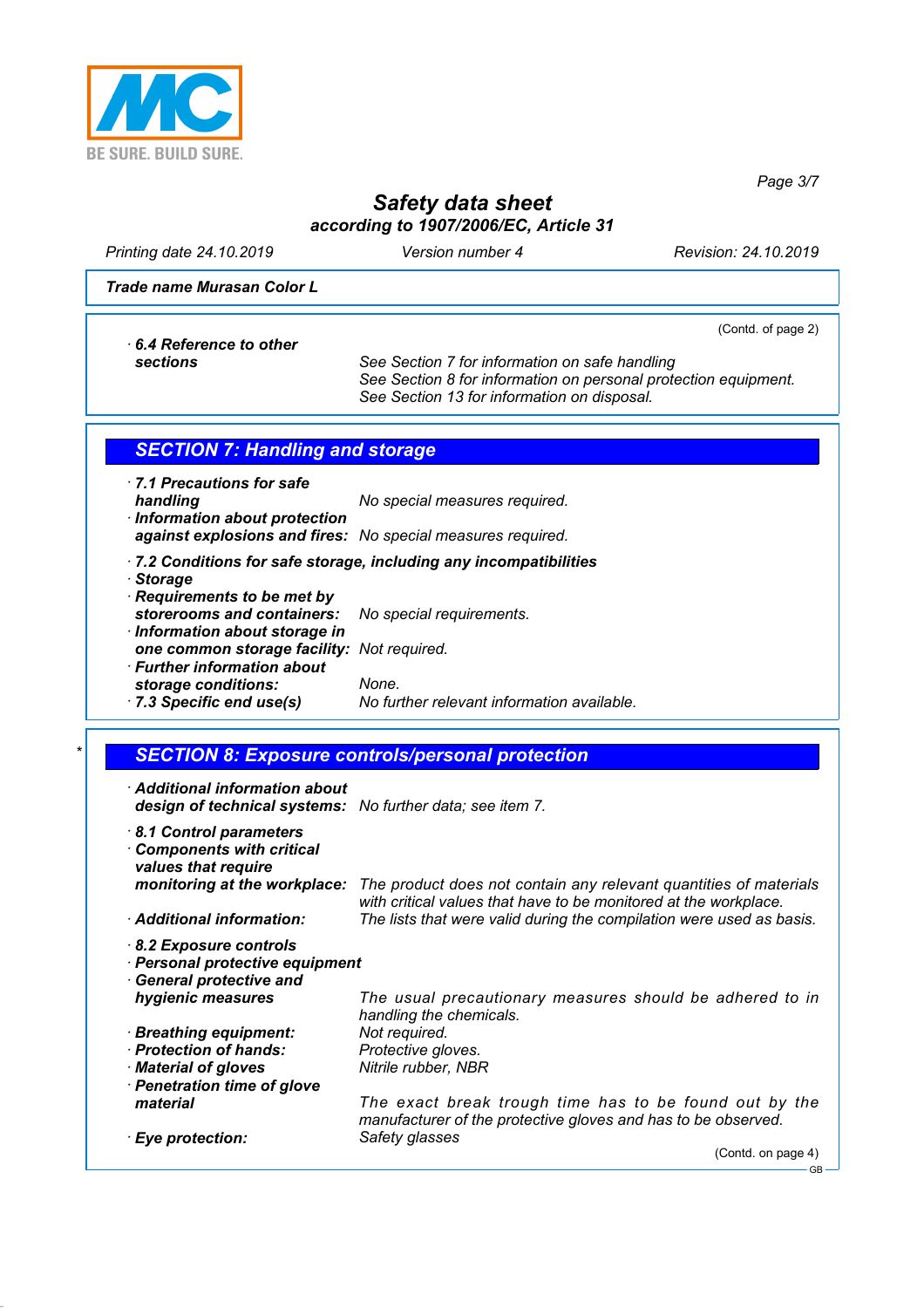

*Page 4/7*

# *Safety data sheet according to 1907/2006/EC, Article 31*

*Printing date 24.10.2019 Version number 4 Revision: 24.10.2019*

*Trade name Murasan Color L*

*· Body protection: Impervious protective clothing*

(Contd. of page 3)

| <b>General Information</b><br>Appearance:<br><b>Fluid</b><br>Form:<br>According to product specification<br>Colour:<br>Characteristic<br>Not determined.<br>$5 - 11$<br><b>Melting point/freezing point:</b><br>Not determined<br>Initial boiling point and boiling range: >100 °C<br>Not applicable<br>Not applicable.<br>Not determined.<br>Product is not selfigniting.<br>Product is not explosive.<br>Not determined.<br>Lower:<br>Not determined.<br><b>Upper:</b><br>Not determined.<br>$1.15 - 2.00$ g/cm <sup>3</sup><br>Not determined.<br>Not determined.<br>Not determined.<br>Water:<br>Partly miscible<br>Not determined.<br>dynamic:<br>Not determined. | 9.1 Information on basic physical and chemical properties |                                            |
|------------------------------------------------------------------------------------------------------------------------------------------------------------------------------------------------------------------------------------------------------------------------------------------------------------------------------------------------------------------------------------------------------------------------------------------------------------------------------------------------------------------------------------------------------------------------------------------------------------------------------------------------------------------------|-----------------------------------------------------------|--------------------------------------------|
|                                                                                                                                                                                                                                                                                                                                                                                                                                                                                                                                                                                                                                                                        |                                                           |                                            |
| · Smell:<br><b>Odour threshold:</b><br>· pH-value at 20 °C:<br><b>Change in condition</b><br>· Flash point:<br>· Inflammability (solid, gaseous)<br>Decomposition temperature:<br>· Self-inflammability:<br><b>Explosive properties:</b><br>Critical values for explosion:<br><b>Steam pressure:</b><br>· Density at 20 °C<br>· Relative density<br>Vapour density<br><b>Evaporation rate</b><br>· Solubility in / Miscibility with<br>· Partition coefficient: n-octanol/water:<br>· Viscosity:                                                                                                                                                                       |                                                           |                                            |
|                                                                                                                                                                                                                                                                                                                                                                                                                                                                                                                                                                                                                                                                        |                                                           |                                            |
|                                                                                                                                                                                                                                                                                                                                                                                                                                                                                                                                                                                                                                                                        |                                                           |                                            |
|                                                                                                                                                                                                                                                                                                                                                                                                                                                                                                                                                                                                                                                                        |                                                           |                                            |
|                                                                                                                                                                                                                                                                                                                                                                                                                                                                                                                                                                                                                                                                        |                                                           |                                            |
|                                                                                                                                                                                                                                                                                                                                                                                                                                                                                                                                                                                                                                                                        |                                                           |                                            |
|                                                                                                                                                                                                                                                                                                                                                                                                                                                                                                                                                                                                                                                                        |                                                           |                                            |
|                                                                                                                                                                                                                                                                                                                                                                                                                                                                                                                                                                                                                                                                        |                                                           |                                            |
|                                                                                                                                                                                                                                                                                                                                                                                                                                                                                                                                                                                                                                                                        |                                                           |                                            |
|                                                                                                                                                                                                                                                                                                                                                                                                                                                                                                                                                                                                                                                                        |                                                           |                                            |
|                                                                                                                                                                                                                                                                                                                                                                                                                                                                                                                                                                                                                                                                        |                                                           |                                            |
|                                                                                                                                                                                                                                                                                                                                                                                                                                                                                                                                                                                                                                                                        |                                                           |                                            |
|                                                                                                                                                                                                                                                                                                                                                                                                                                                                                                                                                                                                                                                                        |                                                           |                                            |
|                                                                                                                                                                                                                                                                                                                                                                                                                                                                                                                                                                                                                                                                        |                                                           |                                            |
|                                                                                                                                                                                                                                                                                                                                                                                                                                                                                                                                                                                                                                                                        |                                                           |                                            |
|                                                                                                                                                                                                                                                                                                                                                                                                                                                                                                                                                                                                                                                                        |                                                           |                                            |
|                                                                                                                                                                                                                                                                                                                                                                                                                                                                                                                                                                                                                                                                        |                                                           |                                            |
|                                                                                                                                                                                                                                                                                                                                                                                                                                                                                                                                                                                                                                                                        |                                                           |                                            |
|                                                                                                                                                                                                                                                                                                                                                                                                                                                                                                                                                                                                                                                                        |                                                           |                                            |
|                                                                                                                                                                                                                                                                                                                                                                                                                                                                                                                                                                                                                                                                        |                                                           |                                            |
|                                                                                                                                                                                                                                                                                                                                                                                                                                                                                                                                                                                                                                                                        |                                                           |                                            |
|                                                                                                                                                                                                                                                                                                                                                                                                                                                                                                                                                                                                                                                                        |                                                           |                                            |
|                                                                                                                                                                                                                                                                                                                                                                                                                                                                                                                                                                                                                                                                        |                                                           |                                            |
|                                                                                                                                                                                                                                                                                                                                                                                                                                                                                                                                                                                                                                                                        |                                                           |                                            |
|                                                                                                                                                                                                                                                                                                                                                                                                                                                                                                                                                                                                                                                                        |                                                           |                                            |
|                                                                                                                                                                                                                                                                                                                                                                                                                                                                                                                                                                                                                                                                        |                                                           |                                            |
|                                                                                                                                                                                                                                                                                                                                                                                                                                                                                                                                                                                                                                                                        | 9.2 Other information                                     | No further relevant information available. |

### *SECTION 10: Stability and reactivity*

*· 10.1 Reactivity No further relevant information available.*

(Contd. on page 5)

GB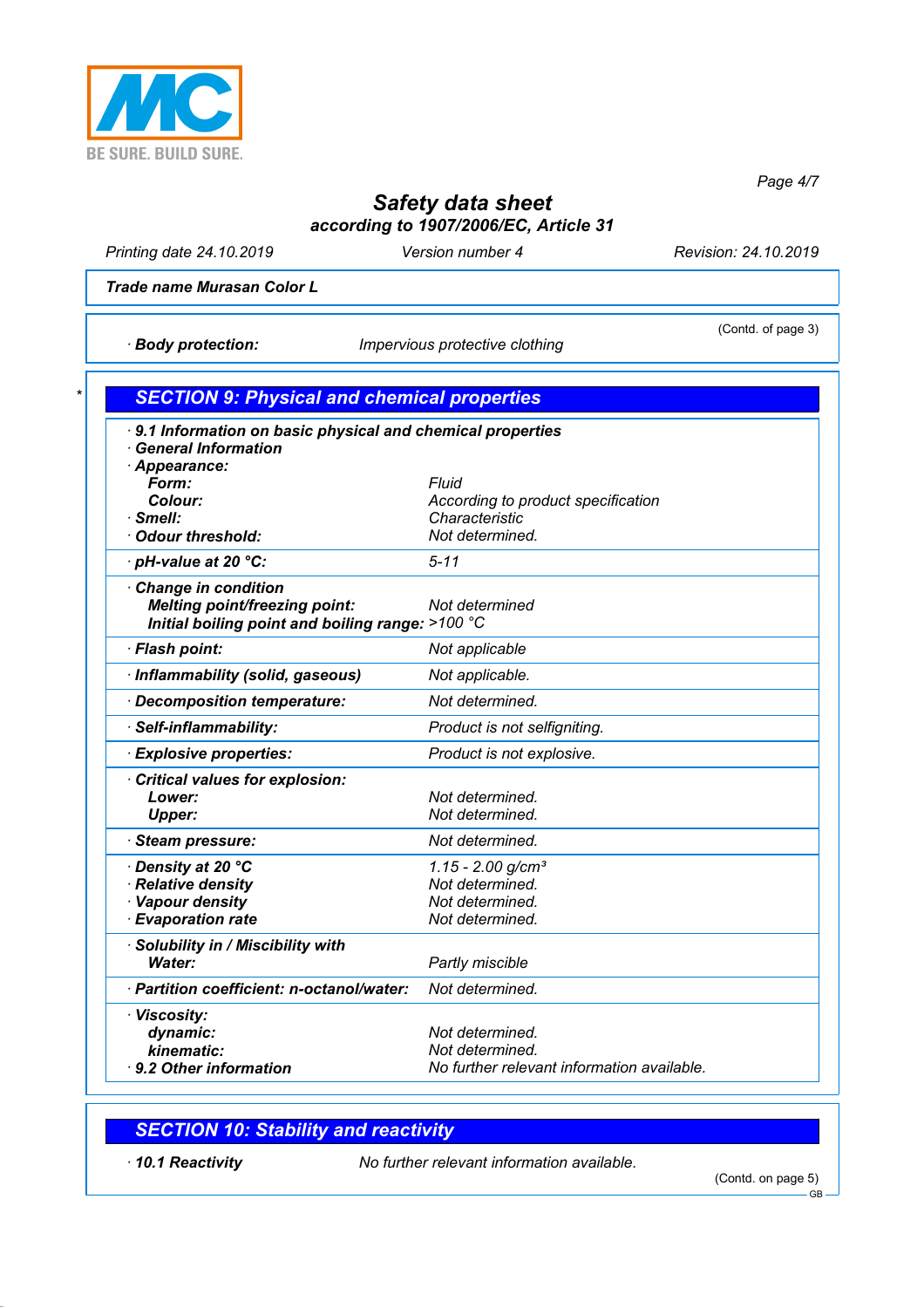

*Printing date 24.10.2019 Version number 4 Revision: 24.10.2019*

*Trade name Murasan Color L*

(Contd. of page 4)

*Page 5/7*

*· 10.2 Chemical stability · Thermal decomposition / conditions to be avoided: No decomposition if used according to specifications. · 10.3 Possibility of hazardous reactions No dangerous reactions known · 10.4 Conditions to avoid No further relevant information available. · 10.5 Incompatible materials: No further relevant information available. · 10.6 Hazardous decomposition products: No dangerous decomposition products known*

# *SECTION 11: Toxicological information*

- *· 11.1 Information on toxicological effects · Acute toxicity Based on available data, the classification criteria are not met. · Primary irritant effect:* **Based on available data, the classification criteria are not met.** *· Serious eye damage/irritation Based on available data, the classification criteria are not met. · Respiratory or skin sensitisation Based on available data, the classification criteria are not met.*
	- *· CMR effects (carcinogenity, mutagenicity and toxicity for reproduction) · Germ cell mutagenicity Based on available data, the classification criteria are not met.*
	-
	- *· Carcinogenicity Based on available data, the classification criteria are not met. · Reproductive toxicity Based on available data, the classification criteria are not met.*
	-
	- *· STOT-repeated exposure Based on available data, the classification criteria are not met.*
	- *· Aspiration hazard Based on available data, the classification criteria are not met.*

## *SECTION 12: Ecological information*

*· 12.1 Toxicity · Aquatic toxicity: No further relevant information available. · 12.2 Persistence and degradability No further relevant information available. · 12.3 Bioaccumulative potential No further relevant information available. · 12.4 Mobility in soil No further relevant information available. · 12.5 Results of PBT and vPvB assessment · PBT: Not applicable. · vPvB: Not applicable. · 12.6 Other adverse effects No further relevant information available.*

## *SECTION 13: Disposal considerations*

*· 13.1 Waste treatment methods*

- 
- *Small amounts may be diluted with plenty of water and washed away. Dispose of bigger amounts in accordance with Local Authority requirements.*

**Based on available data, the classification criteria are not met.**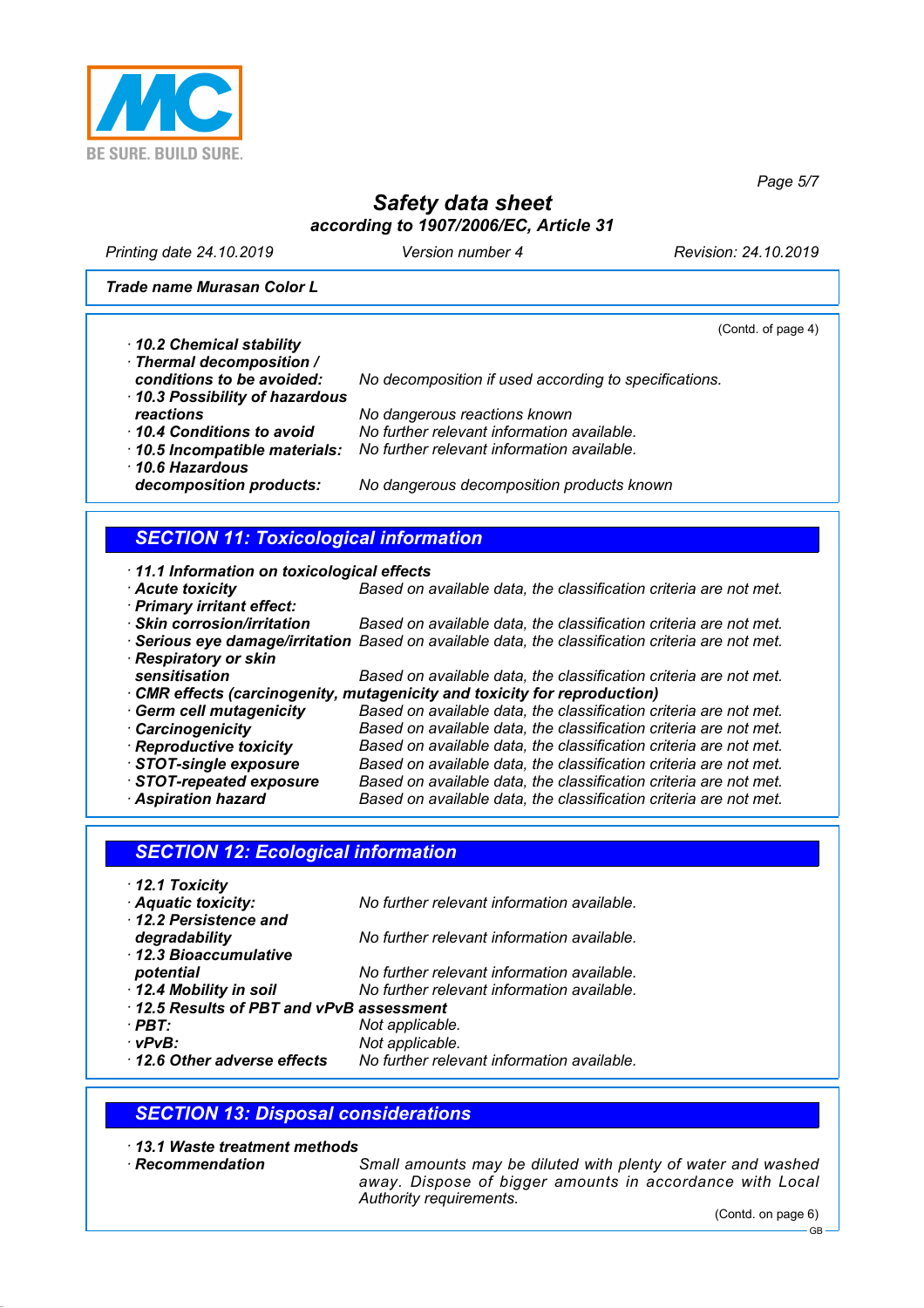

*Printing date 24.10.2019 Version number 4 Revision: 24.10.2019*

(Contd. of page 5)

*Page 6/7*

*Trade name Murasan Color L*

*· Uncleaned packagings:*

*· Recommendation: Disposal must be made according to official regulations.*

*· Recommended cleaning*

*agent: Water, if necessary with cleaning agent.*

### *\* SECTION 14: Transport information*

| 14.1 UN-Number<br>· ADR, ADN, IMDG, IATA                                   | Void                                                    |
|----------------------------------------------------------------------------|---------------------------------------------------------|
| 14.2 UN proper shipping name<br>· ADR, ADN, IMDG, IATA                     | Void                                                    |
| 14.3 Transport hazard class(es)                                            |                                                         |
| · ADR, ADN, IMDG, IATA<br>∙ Class                                          | Void                                                    |
| 14.4 Packing group<br>· ADR, IMDG, IATA                                    | Void                                                    |
| 14.5 Environmental hazards:                                                | Not applicable.                                         |
| 14.6 Special precautions for user                                          | Not applicable.                                         |
| 14.7 Transport in bulk according to Annex II<br>of Marpol and the IBC Code | Not applicable.                                         |
| · Transport/Additional information:                                        | Not dangerous according to the above<br>specifications. |
| · UN "Model Regulation":                                                   | Void                                                    |

## *SECTION 15: Regulatory information*

- *· 15.1 Safety, health and environmental regulations/legislation specific for the substance or mixture*
- *· Directive 2012/18/EU*
- *· Named dangerous*
- *· 15.2 Chemical safety*
- 

*substances - ANNEX I None of the ingredients is listed.*

*assessment: A Chemical Safety Assessment has not been carried out.*

## *SECTION 16: Other information*

*These data are based on our present knowledge. However, they shall not constitute a guarantee for any specific product features and shall not establish a legally valid contractual relationship.*

*· Department issuing data*

*specification sheet: Environment protection department.*

(Contd. on page 7)

GB